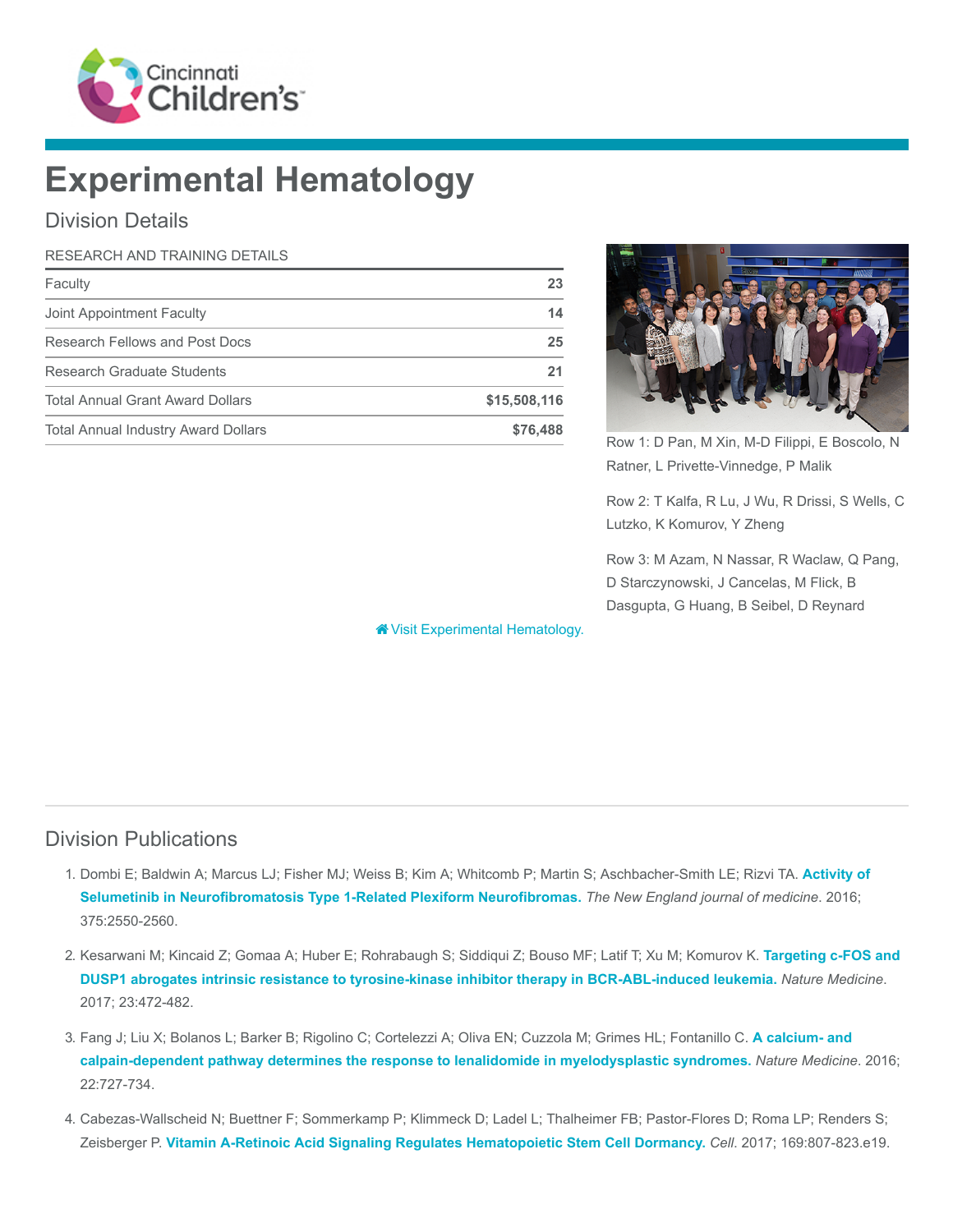- 5. [Lin S; Luo RT; Ptasinska A; Kerry J; Assi SA; Wunderlich M; Imamura T; Kaberlein JJ; Rayes A; Althoff MJ.](https://www.ncbi.nlm.nih.gov/pubmed/27846391) Instructive Role of MLL-Fusion Proteins Revealed by a Model of t(4;11) Pro-B Acute Lymphoblastic Leukemia. Cancer Cell. 2016; 30:737-749.
- 6. Niederkorn M; Starczynowski DT. [GMP- ing to Spatial Conclusions about Emergency and Leukemic Myelopoiesis.](https://www.ncbi.nlm.nih.gov/pubmed/28475879) Cell Stem Cell. 2017; 20:579-581.
- 7. [Fang J; Bolanos LC; Choi K; Liu X; Christie S; Akunuru S; Kumar R; Wang D; Chen X; Greis KD.](https://www.ncbi.nlm.nih.gov/pubmed/28024152) Ubiquitination of hnRNPA1 by TRAF6 links chronic innate immune signaling with myelodysplasia. Nature Immunology. 2017; 18:236-245.
- 8. [Wu LMN; Wang J; Conidi A; Zhao C; Wang H; Ford Z; Zhang L; Zweier C; Ayee BG; Maurel P.](https://www.ncbi.nlm.nih.gov/pubmed/27294509) Zeb2 recruits HDAC-NuRD to inhibit Notch and controls Schwann cell differentiation and remyelination. Nature Neuroscience. 2016; 19:1060-1072.
- 9. [He D; Wang J; Lu Y; Deng Y; Zhao C; Xu L; Chen Y; Hu YC; Zhou W; Lu QR.](https://www.ncbi.nlm.nih.gov/pubmed/28041882) IncRNA Functional Networks in Oligodendrocytes Reveal Stage-Specific Myelination Control by an lncOL1/Suz12 Complex in the CNS. Neuron. 2017; 93:362-378.
- 10. [Itkin T; Kumari A; Schneider E; Gur-Cohen S; Ludwig C; Brooks R; Kollet O; Golan K; Khatib-Massalha E; Russo CM.](https://www.ncbi.nlm.nih.gov/pubmed/28174416) MicroRNA-155 promotes G-CSF-induced mobilization of murine hematopoietic stem and progenitor cells via propagation of CXCL12 signaling. Leukemia. 2017; 31:1247-1250.
- 11. Du W; Amarachintha S; Wilson A; Pang Q. [The immune receptor Trem1 cooperates with diminished DNA damage response to](https://www.ncbi.nlm.nih.gov/pubmed/27568523) induce preleukemic stem cell expansion. Leukemia. 2017; 31:423 -433.
- 12. [Varney ME; Choi K; Bolanos L; Christie S; Fang J; Grimes LH; Maciejewski JP; Inoue JI; Starczynowski DT.](https://www.ncbi.nlm.nih.gov/pubmed/27733775) Epistasis between TIFAB and miR-146a: neighboring genes in del(5q) myelodysplastic syndrome. Leukemia. 2017; 31:491-495.
- 13. [Chandrakasan S; Jayavaradhan R; Ernst J; Shrestha A; Loberg A; Dexheimer P; Jordan M; Pang Q; Aronow B; Malik P.](https://www.ncbi.nlm.nih.gov/pubmed/27998889) KIT blockade is sufficient for donor hematopoietic stem cell engraftment in Fanconi anemia mice. Blood. 2017; 129:1048-1052.
- 14. Byrnes JR; Wilson C; Boutelle AM; Brandner CB; Flick MJ; Philippou H; Wolberg AS. The interaction between fibrinogen and [zymogen FXIII-A\(2\)B\(2\) is mediated by fibrinogen residues gamma 390-396 and the FXIII-B subunits.](https://www.ncbi.nlm.nih.gov/pubmed/27561317) Blood. 2016; 128:1969- 1978.
- 15. [Shaw MA; Kombrinck KW; McElhinney KE; Sweet DR; Flick MJ; Palumbo JS; Cheng M; Esmon NL; Esmon CT; Brill A.](https://www.ncbi.nlm.nih.gov/pubmed/27252233) Limiting prothrombin activation to meizothrombin is compatible with survival but significantly alters hemostasis in mice. Blood. 2016; 128:721-731.
- 16. [Barry DM; Koo Y; Norden PR; Wylie LA; Xu K; Wichaidit C; Azizoglu DB; Zheng Y; Cobb MH; Davis GE.](https://www.ncbi.nlm.nih.gov/pubmed/27486147) Rasip1-Mediated Rho GTPase Signaling Regulates Blood Vessel Tubulogenesis via Nonmuscle Myosin II. Circulation Research. 2016; 119:810-826.
- 17. [Deng Y; Wu LMN; Bai S; Zhao C; Wang H; Wang J; Xu L; Sakabe M; Zhou W; Xin M.](https://www.ncbi.nlm.nih.gov/pubmed/28443644) A reciprocal regulatory loop between TAZ/YAP and G-protein G alpha s regulates Schwann cell proliferation and myelination. Nature Communications. 2017; 8:15161-15161.
- 18. [Hinge A; Xu J; Javier J; Mose E; Kumar S; Kapur R; Srour EF; Malik P; Aronow BJ; Filippi MD.](https://www.ncbi.nlm.nih.gov/pubmed/28176763) p190-B RhoGAP and intracellular cytokine signals balance hematopoietic stem and progenitor cell self-renewal and differentiation. Nature Communications. 2017; 8:14382-14382.
- 19. Jiang M; Liu L; He X; Wang H; Lin W; Wang H; Yoon SO; Wood TL; Lu QR. Regulation of PERK-elF2 alpha signalling by tuberous [sclerosis complex-1 controls homoeostasis and survival of myelinating oligodendrocytes.](https://www.ncbi.nlm.nih.gov/pubmed/27416896) Nature Communications. 2016; 7:12185-12185.
- 20. [Schreck C; Istvánffy R; Ziegenhain C; Sippenauer T; Ruf F; Henkel L; Gärtner F; Vieth B; Florian MC; Mende N.](https://www.ncbi.nlm.nih.gov/pubmed/27998927) Niche WNT5A regulates the actin cytoskeleton during regeneration of hematopoietic stem cells. The Journal of Experimental Medicine. 2017; 214:165-181.
- 21. Kopec AK; Joshi N; Cline-Fedewa H; Wojcicki AV; Ray JL; Sullivan BP; Froehlich JE; Johnson BF; Flick MJ; Luyendyk JP. [Fibrin\(ogen\) drives repair after acetaminophen- induced liver injury via leukocyte alpha\(M\)beta\(2\) integrin-dependent](https://www.ncbi.nlm.nih.gov/pubmed/27965156)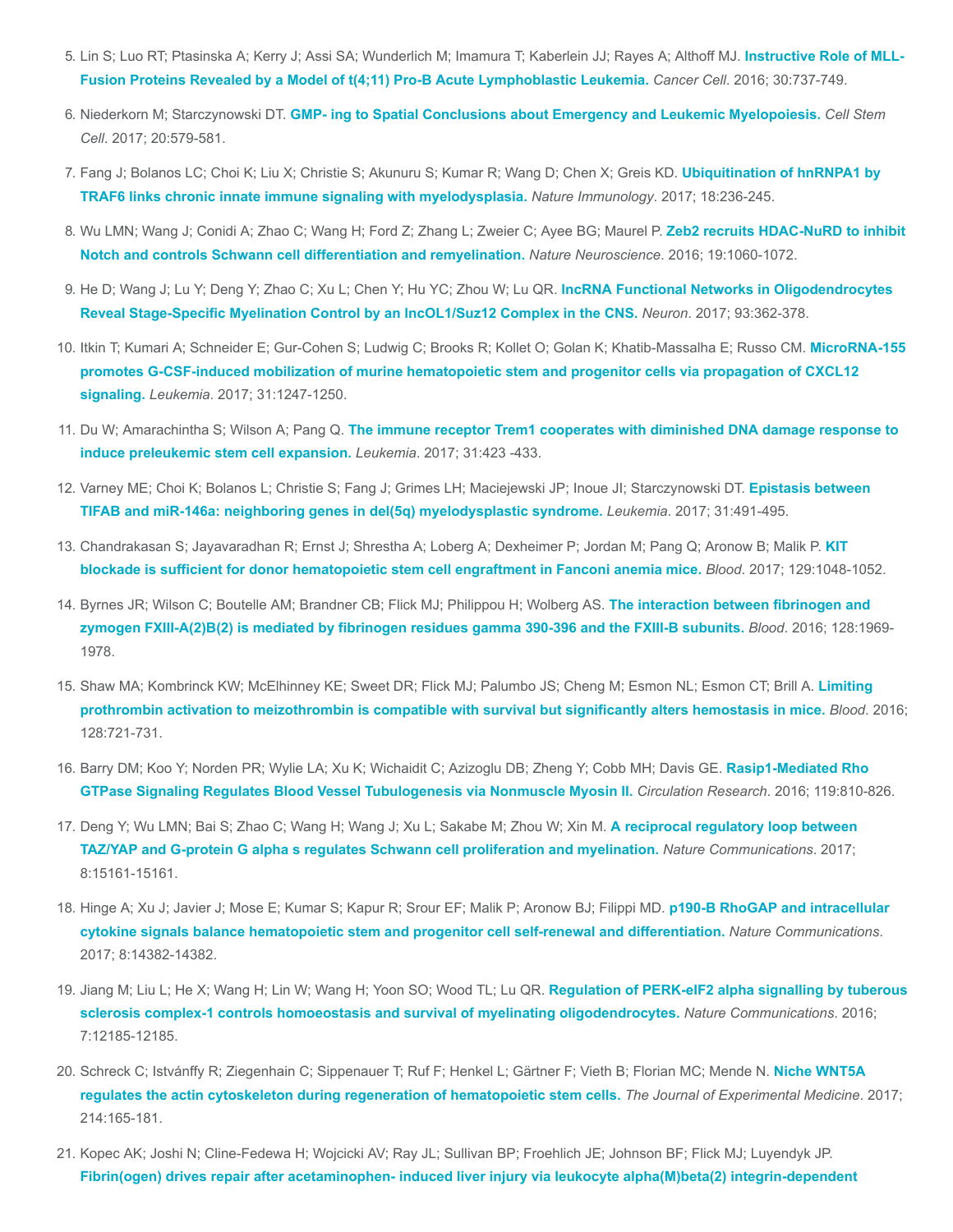[upregulation of Mmp12.](https://www.ncbi.nlm.nih.gov/pubmed/27965156) Journal of Hepatology. 2017; 66:787-797.

- 22. [Guidi N; Sacma M; Ständker L; Soller K; Marka G; Eiwen K; Weiss JM; Kirchhoff F; Weil T; Cancelas JA.](https://www.ncbi.nlm.nih.gov/pubmed/28254837) Osteopontin attenuates aging-associated phenotypes of hematopoietic stem cells. The EMBO Journal. 2017; 36:840-853.
- 23. Ratner N; Brodeur GM; Dale RC; Schor NF. [The "Neuro" of Neuroblastoma: Neuroblastoma as a Neurodevelopmental Disorder.](https://www.ncbi.nlm.nih.gov/pubmed/27043043) Annals of Neurology. 2016; 80:13-23.
- 24. [McNally JP; Millen SH; Chaturvedi V; Lakes N; Terrell CE; Elfers EE; Carroll KR; Hogan SP; Andreassen PR; Kanter J.](https://www.ncbi.nlm.nih.gov/pubmed/28533414) Manipulating DNA damage-response signaling for the treatment of immune-mediated diseases. Proceedings of the National Academy of Sciences of the United States of America. 2017; 114:E4782-E4791.
- 25. [Bakeer N; James J; Roy S; Wansapura J; Shanmukhappa SK; Lorenz JN; Osinska H; Backer K; Huby AC; Shrestha A.](https://www.ncbi.nlm.nih.gov/pubmed/27503873) Sickle cell anemia mice develop a unique cardiomyopathy with restrictive physiology. Proceedings of the National Academy of Sciences of the United States of America. 2016; 113:E5182-E5191.

#### Grants, Contracts, and Industry Agreements

#### Annual Grant Award Dollars

| Investigator         | <b>Title</b>                                                                                                   | Sponsor                                                                     | ID           | <b>Dates</b>                       | Amount    |
|----------------------|----------------------------------------------------------------------------------------------------------------|-----------------------------------------------------------------------------|--------------|------------------------------------|-----------|
| Nancy Ratner, PhD    | Ras Proteins in Nerve<br>Tumorigensis                                                                          | National Institutes of<br>Health                                            | R37 NS083580 | 04/01/2014<br>03/31/2019           | \$390,000 |
| FuKun Guo, PhD       | Novel Signaling Function of<br>Cdc42 GTPase In Vivo                                                            | National Institutes of<br>Health                                            | R01 GM108661 | 05/01/2014 \$273,000<br>02/28/2018 |           |
| Qing Richard Lu, PhD | The Establishment of<br>Schwann Cell Polarity and<br>the Inflation of Myelination                              | National Institutes of<br>Health (The Univ of<br>California, San Francisco) | R01 NS062796 | 05/01/2014 \$122,850<br>04/30/2019 |           |
| Nancy Ratner, PhD    | Disordered Regulation of<br>Wnt/beta-catenin Signaling in<br>MPNST Development and<br>Maintenance              | National Institutes of<br>Health (University of<br>Minnesota)               | R01 NS086219 | 08/15/2014 \$274,835<br>06/30/2019 |           |
| Yi Zheng, PhD        | Targeting Cdc42 for Bone<br><b>Marrow Transplant Therapies</b>                                                 | National Institutes of<br>Health                                            | R01 CA193350 | 05/01/2015 \$356,850<br>04/30/2020 |           |
| Nancy Ratner, PhD    | Brain Dysfunction in<br>Neurofibromatosis                                                                      | National Institutes of<br>Health                                            | R01 NS091037 | 04/01/2015 \$309,792<br>03/31/2020 |           |
| Kakajan Komurov, PhD | <b>Exploiting Proteotoxic Stress</b><br>in Therapy-refractory HER2+<br><b>Breast Cancers</b>                   | National Institutes of<br>Health                                            | R01 CA193549 | 05/01/2015 \$356,850<br>04/30/2020 |           |
| Elisa Boscolo, PhD   | Venous Malformations (VM):<br>A Murine Mdoel to Idnetify<br>Therapies to Targer Aberrant<br>Venous Development | National Institutes of<br>Health                                            | R01 HL117952 | 08/07/2014 \$351,000<br>04/30/2018 |           |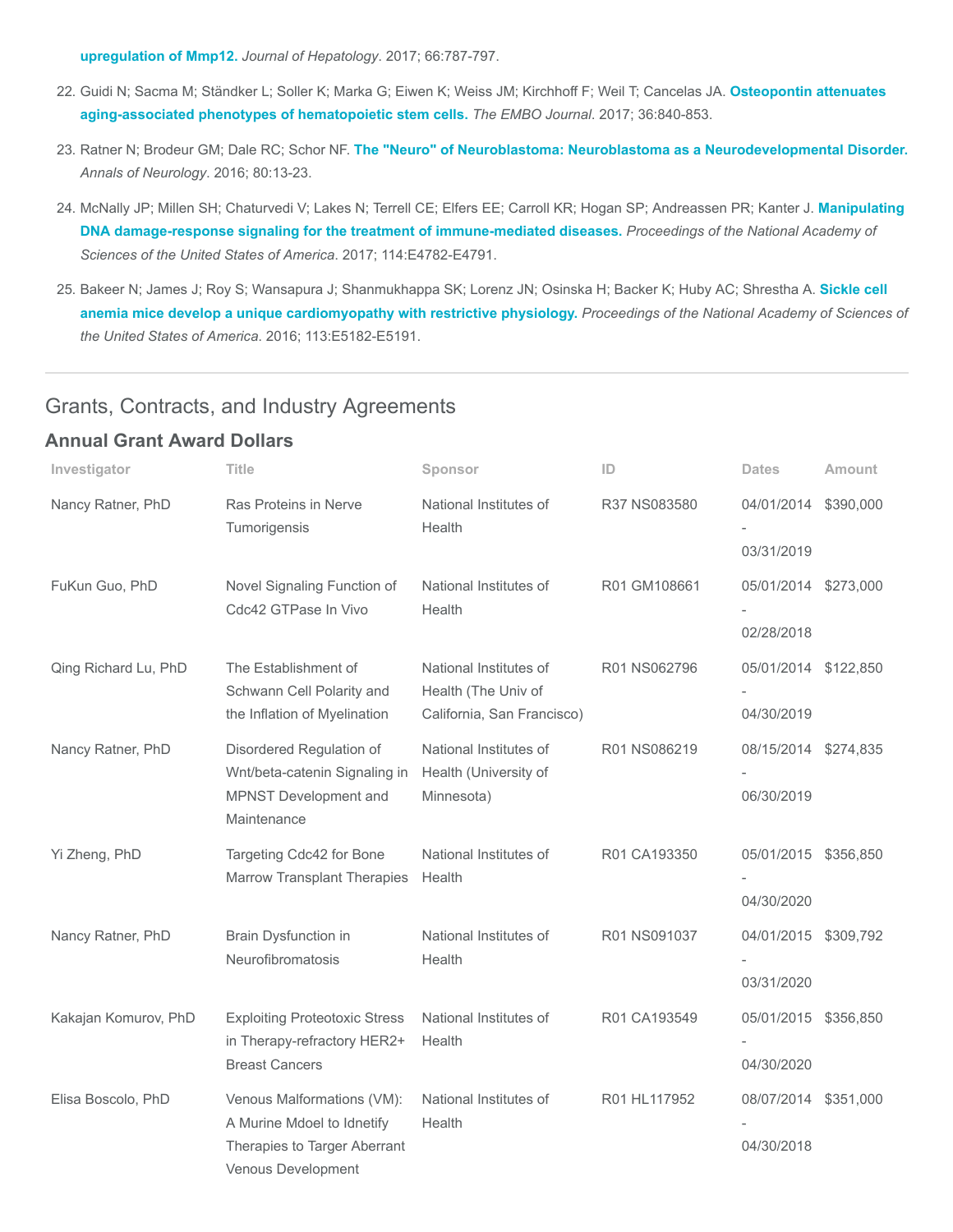| Ronald R Waclaw, PhD                               | <b>Signaling Pathways</b><br>Regulating Oligodendrocyte<br>Development and Function                       | National Institutes of<br>Health                                                     | R01 NS088529         | 04/01/2015 \$341,250<br>02/29/2020 |  |
|----------------------------------------------------|-----------------------------------------------------------------------------------------------------------|--------------------------------------------------------------------------------------|----------------------|------------------------------------|--|
| Qing Richard Lu, PhD                               | Molecular Mechanisms of<br>Oligodendrocyte<br>Differentiation and<br>Myelination                          | National Institutes of<br>Health                                                     | R01 NS072427         | 09/20/2015 \$466,702<br>08/31/2020 |  |
| Damien Reynaud, PhD                                | Investigating the<br>Mechanisms of Leukemia<br>Initiation in the Context of<br>Obesity                    | Department of Defense<br>Army                                                        | W81XWH1510344        | 09/01/2015 \$187,200<br>08/31/2018 |  |
| Daniel T. Starczynowski,<br>PhD                    | Investigating Genetic and<br>Molecular Determinants of<br>Myelodysplastic Syndromes                       | The Leukemia and<br>Lymphoma Society                                                 | 133416               | 07/01/2015 \$110,000<br>06/30/2020 |  |
| Carolyn Lutzko, PhD                                | CS1 Chimeric Antigen<br>Receptor-Based<br>Immunotherapy for Multiple<br>Myeloma                           | American Cancer Society<br>National (Ohio State<br>University Comprehensive<br>Canc) | <b>RSG1424301LIB</b> | 01/01/2015 \$30,000<br>12/31/2018  |  |
| Marie-Dominique Filippi,<br>PhD                    | Hypoxia and Potassium<br>Channel Activity in T<br>Lymphocytes                                             | National Institutes of<br>Health (University of<br>Cincinnati)                       | R01 CA095286         | 07/01/2015 \$9,185<br>06/30/2018   |  |
| Matthew Flick, PhD                                 | Novel Anti-fibrotic<br>Mechanisms in Chemical-<br>induced Liver Injury                                    | National Institutes of<br>Health (Michigan State<br>University)                      | R01 ES017537         | 08/01/2015 \$35,407<br>06/30/2020  |  |
| Marie-Dominique Filippi,<br>PhD                    | Molecular Regulation of<br>Neutrophil Transcellular<br>Migration                                          | National Institutes of<br>Health                                                     | R01 GM112792         | 07/01/2015 \$308,100<br>06/30/2019 |  |
| Jose Cancelas-Perez<br>Carolyn Lutzko, PhD         | G-CSF in Human Severe<br>Congenital Neutropenia                                                           | National Institutes of<br>Health                                                     | R01 GM110628         | 07/01/2015 \$308,100<br>06/30/2019 |  |
| Marie-Dominique Filippi,<br>PhD<br>Punam Malik, MD | Regulation of Hematopoietic<br>Stem Cell Self-renewal by<br><b>GTPase Activating Protein</b><br>Signaling | National Institutes of<br>Health                                                     | R01 DK102890         | 07/01/2015 \$420,349<br>06/30/2020 |  |
| Yi Zheng, PhD                                      | Cdc42, Hematopoietic Stem<br>Cell Polarity and Cell Fate                                                  | National Institutes of<br>Health                                                     | R01 DK104814         | 12/15/2015 \$496,716<br>11/30/2019 |  |
| Navneet Kumar Singh,<br>PhD                        | Modelling and Targeting of<br>Oncogenic Liability in Drug-<br><b>Resistant Breast Cancer</b>              | Department of Defense<br>Army                                                        | W81XWH1610028        | 03/01/2016 \$191,081<br>02/28/2019 |  |
| Hartmut Geiger, PhD                                | Novel t-MDS Predisposing<br>Genes and Pathways                                                            | Edward P. Evans<br>Foundation                                                        | <b>BSR2015</b>       | 09/01/2015 \$200,000               |  |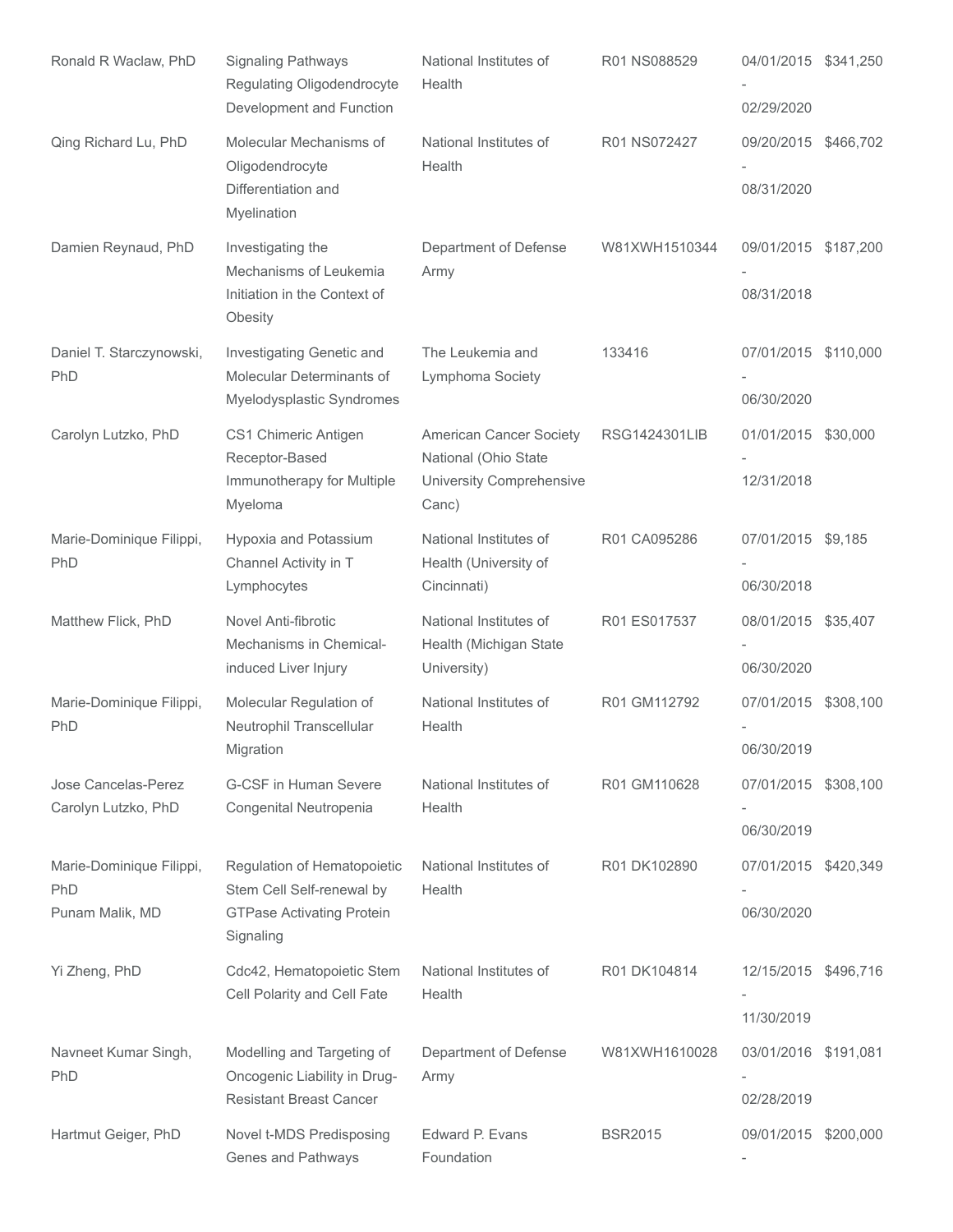|                                 |                                                                                                    |                                                                                                |              | 08/31/2017                        |  |
|---------------------------------|----------------------------------------------------------------------------------------------------|------------------------------------------------------------------------------------------------|--------------|-----------------------------------|--|
| Mei Xin, PhD                    | Hippo Signaling in Heart<br>Development and Repair                                                 | National Institutes of<br>Health                                                               | R01 HL132211 | 04/01/2016 \$390,000              |  |
|                                 |                                                                                                    |                                                                                                |              | 03/31/2021                        |  |
| Yi Zheng, PhD<br>Hartmut Geiger | Blood Stem Cell Aging and<br><b>Biomarker Studies</b>                                              | National Institutes of<br>Health                                                               | R01 HL134617 | 08/01/2016 \$780,000              |  |
|                                 |                                                                                                    |                                                                                                |              | 05/31/2020                        |  |
| Jonathan Fletcher               | Cytokine Signaling in<br>Neurofibroma Development                                                  | National Institutes of<br>Health                                                               | F30 NS096796 | 03/01/2016 \$40.176               |  |
|                                 |                                                                                                    |                                                                                                |              | 02/28/2018                        |  |
| Molly Smith                     | Aberrant Ubiquitin Editing in<br>the Pathogenesis of Myeloid<br>Malignancies                       | National Institutes of<br>Health                                                               | F31 HL132420 | 09/01/2016 \$36,557<br>08/31/2020 |  |
| <b>Mark Althoff</b>             | Scribble in Hematopoietic                                                                          | National Institutes of                                                                         | F31 HL132468 | 04/01/2016 \$36,036               |  |
|                                 | Stem Cell Activity                                                                                 | Health                                                                                         |              | 03/31/2019                        |  |
| Jianqiang Wu, MD                | miR-155 and RUNX Function<br>in Neurofibroma<br>Tumorigenesis and Therapy                          | National Institutes of<br>Health                                                               | R01 NS097233 | 07/01/2016 \$341,250              |  |
|                                 |                                                                                                    |                                                                                                |              | 06/30/2021                        |  |
| James Mulloy, PhD               | The Role of Hedgehog<br>Signaling in Gastric Tissue<br>Repair and Regeneration                     | National Institutes of<br>Health (University of<br>Cincinnati)                                 | R01 DK083402 | 07/01/2016 \$43,235               |  |
|                                 |                                                                                                    |                                                                                                |              | 04/30/2021                        |  |
| Jose Cancelas-Perez             | Multiscale Modeling of<br>Myelodysplastic Syndromes                                                | National Institutes of<br>Health (Virginia                                                     | R01 HL128173 | 08/03/2016 \$103,256              |  |
|                                 |                                                                                                    | Commowealth University)                                                                        |              | 03/31/2020                        |  |
| Nancy Ratner, PhD               | Targeting Tumors with NF1<br>Loss                                                                  | National Institutes of<br>Health (Trustees of                                                  | R01 NS095411 | 09/30/2015 \$222,286              |  |
|                                 |                                                                                                    | Dartmouth)                                                                                     |              | 07/31/2020                        |  |
| Qing Richard Lu, PhD            | Chd7 Chromatin Remodeller<br>Function in Myelination and<br>Remyelination                          | National Multiple Sclerosis RG150102851<br>Society (Inserm<br>Délégation Régionale<br>Paris 6) |              | 10/01/2015 \$90,360               |  |
|                                 |                                                                                                    |                                                                                                |              | 09/30/2018                        |  |
| Yi Zheng, PhD                   | Targeting TET1 Signaling to<br><b>Treat Acute Myeloid</b><br>Leukemia                              | National Institutes of<br>Health (University of<br>Cincinnati)                                 | R01 CA211614 | 01/01/2017 \$68,640               |  |
|                                 |                                                                                                    |                                                                                                |              | 12/31/2021                        |  |
| <b>Lilith Reeves</b>            | <b>Disseminating Curative</b><br><b>Biological Therapies for Rare</b><br><b>Pediatric Diseases</b> | Natl. Ctr for Advancing<br><b>Translational Sc</b><br>(Children's Hospital<br>Boston)          | U01 TR001814 | 09/01/2016 \$132,350              |  |
|                                 |                                                                                                    |                                                                                                |              | 08/31/2021                        |  |
| Mark Wunderlich                 | Therapeutic Insights through<br>Patient Derived Leukemia                                           | National Institutes of<br>Health                                                               | R50 CA211404 | 09/15/2016 \$172,232              |  |
|                                 | Xenografts                                                                                         |                                                                                                |              | 08/31/2021                        |  |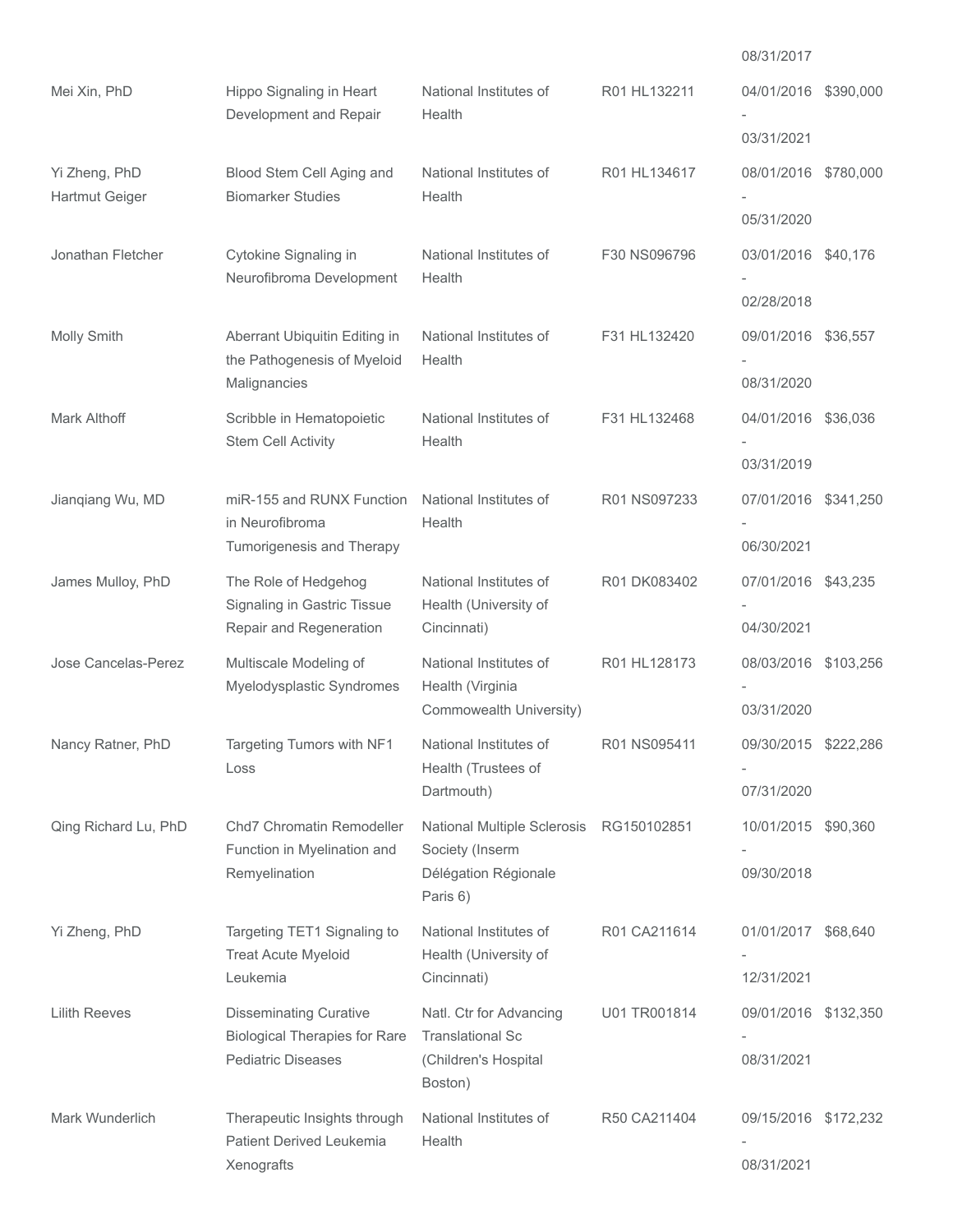| Nancy Ratner, PhD               | An Innovative NF1 Drug<br>Discovery Pipeline for<br>Preclinical Development of<br>Novel Drugs Quickly, Safely,<br>and Effectively | The Children's Tumor<br>Foundation (The<br>Children's Tumor<br>Foundation) | <b>CTF</b>                     | 10/15/2015 \$75,891<br>06/30/2018  |          |
|---------------------------------|-----------------------------------------------------------------------------------------------------------------------------------|----------------------------------------------------------------------------|--------------------------------|------------------------------------|----------|
| Daniel T. Starczynowski,<br>PhD | Rational Design of Dual<br>IRAK1/4 Inhibitors as a New<br>Therapy for MDS                                                         | The Leukemia and<br>Lymphoma Society                                       | 651117                         | 10/01/2016 \$200,000<br>09/30/2019 |          |
| Damien Reynaud, PhD             | Hematopoietic Stem Cells in<br>Obesity                                                                                            | National Institutes of<br>Health                                           | R56 HL131861                   | 09/01/2016 \$390,000<br>08/31/2017 |          |
| Marie-Dominique Filippi,<br>PhD | Identifying Novel Therapeutic Cancer Free Kids<br><b>Targets for Pediatrics</b><br>Leukemia                                       |                                                                            | Filippi, Marie, CFK            | 07/01/2016 \$50,000<br>06/30/2017  |          |
| Robert A Coover, PhD            | Overcoming Signaling<br>Deficiencies in MPNST                                                                                     | <b>Cancer Free Kids</b>                                                    | Cover, Robert, CFK             | 07/01/2016 \$42,500<br>06/30/2018  |          |
| Laura Barreyro, PhD             | Inhibition of UBE2N as a<br>Therapeutic Approach in<br>Pediatric Acute Myeloid<br>Leukemia                                        | <b>Cancer Free Kids</b>                                                    | Barreyro, Laura,<br><b>CFK</b> | 07/01/2016 \$50,000<br>06/30/2018  |          |
| Chris Richard Evelyn,<br>PhD    | RasGRP1 Inhibitor as a<br>Novel Treatment Strategy for<br>Childhood T-Cell Acute<br>Lymphoblastic Leukemia (T-<br>ALL)            | <b>Cancer Free Kids</b>                                                    | Evelyn, Chris, CFK             | 07/01/2016 \$30,000<br>06/30/2018  |          |
| Daniel T. Starczynowski,<br>PhD | Decoding Innate Immune<br>Signaling in Normal and<br>Myelodysplastic<br>Hematopoiesis                                             | National Institutes of<br>Health                                           | R35 HL135787                   | 01/10/2017 \$788,750<br>12/31/2023 |          |
| Qing Richard Lu, PhD            | Molecular and Signaling<br>Mechanisms of Peripheral<br>Nerve Sheath Tumorigenesis                                                 | National Institutes of<br>Health                                           | R37 NS096359                   | 09/30/2016 \$529,965<br>08/31/2020 |          |
| Laura Barreyro, PhD             | Environmental<br>Carcinogenesis and<br>Mutagenesis Training Grant                                                                 | National Institutes of<br>Health (University of<br>Cincinnati)             | T32 ES007250                   | 09/30/2015 \$38,340<br>09/29/2018  |          |
| Marie-Dominique Filippi,<br>PhD | Role of Viral Chemokine<br>Receptors in<br>Cytomegalovirus Latency                                                                | National Institutes of<br>Health (Louisiana State<br>University)           | R01 AI087683                   | 11/11/2016<br>06/30/2017           | \$3,048  |
| Cindy LF Hochstetler            | Impact of Abnormal Bone<br>Marrow Endothelial Niche on<br>Hematopoiesis                                                           | National Institutes of<br>Health                                           | F31 HL136229                   | 03/01/2017 \$37,176<br>02/29/2020  |          |
| Qing Richard Lu, PhD            | Functional Analysis of                                                                                                            | <b>CHARGE Syndrome</b>                                                     | Lu, Qing, CHARGE               | 07/01/2016                         | \$50,000 |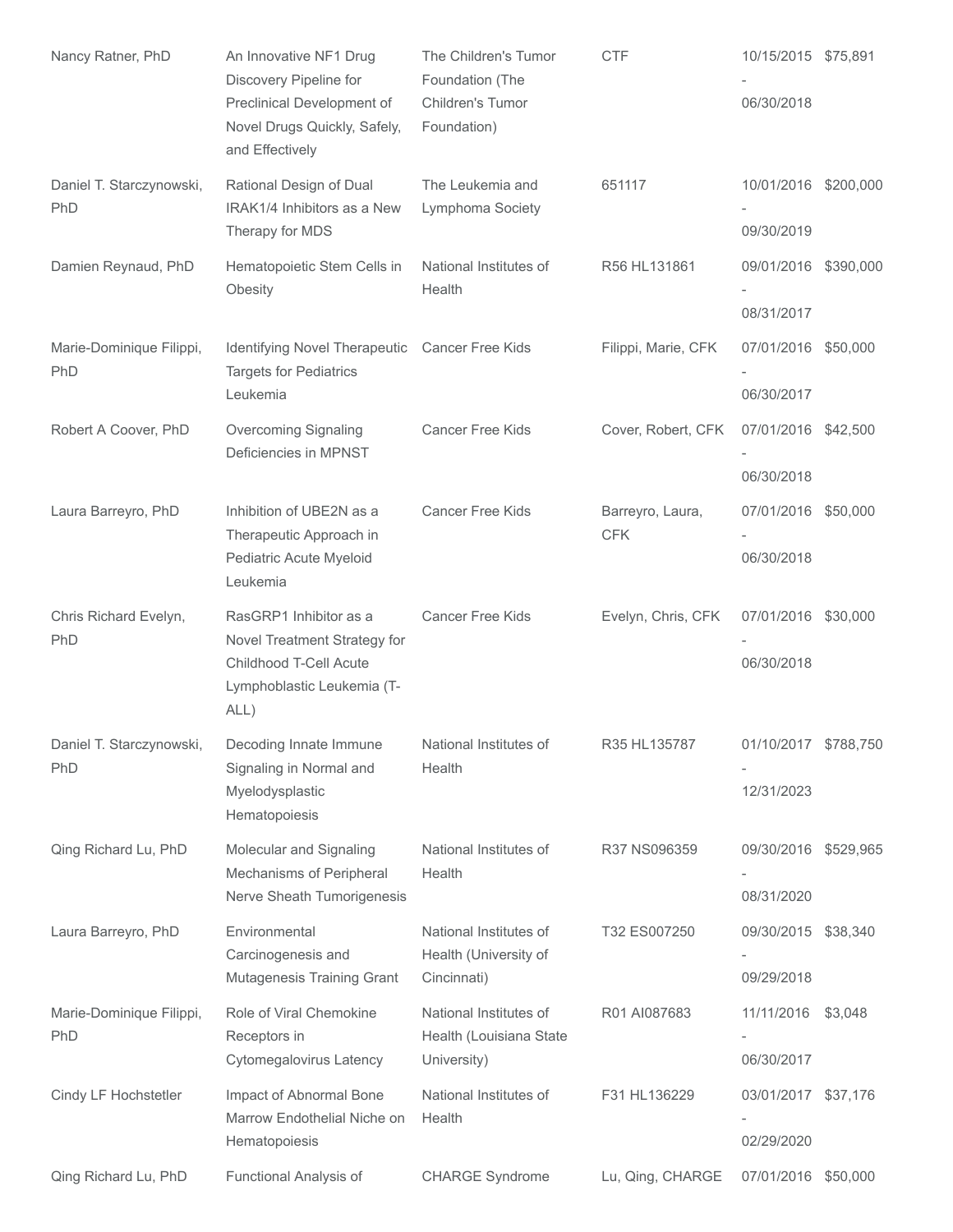|                      | <b>CHARGE Syndrome-related</b><br>Chromatin Remodelers in<br><b>CNS Myelination</b>                                   | Foundation                                                              |                        | 06/30/2017                           |                        |
|----------------------|-----------------------------------------------------------------------------------------------------------------------|-------------------------------------------------------------------------|------------------------|--------------------------------------|------------------------|
| Punam Malik, MD      | Cincinnati Center of<br>Excellence in<br>Hemoglobinopathies                                                           | National Institutes of<br>Health                                        | U01 HL117709           | 05/31/2018                           | 06/01/2016 \$1,784,042 |
|                      | Research                                                                                                              |                                                                         |                        |                                      |                        |
| Tomoya Muto, PhD     | Cooperative Effect of Innate<br>Immune Pathway Activation<br>and Concurrent Epigenetic                                | <b>Ohio State University</b><br>Comprehensive Cancer                    | fellow                 | 04/19/2016 \$47,268<br>04/19/2018    |                        |
|                      | Mutations in Myelodysplastic<br>Syndrome Stem Cells                                                                   |                                                                         |                        |                                      |                        |
| James Mulloy, PhD    | Instructive Role of MLL<br>Fusion Proteins in Lineage                                                                 | National Institutes of<br>Health (The University of                     | R01 CA215504           | 04/01/2017 \$354,278                 |                        |
|                      | Determination and<br>Leukemogenesis                                                                                   | Chicago)                                                                |                        | 03/31/2022                           |                        |
| James Mulloy, PhD    | Molecular and Cellular<br>Mechanisms of Chronic                                                                       | National Institutes of<br>Health (University of                         | R01 CA152108           | 03/01/2017 \$39,000                  |                        |
|                      | Myelomonocytic Leukemia<br>(CMML)                                                                                     | Wisconsin-Madison)                                                      |                        | 02/28/2019                           |                        |
| Qing Richard Lu, PhD | <b>Targeting Tumor-Initiating</b><br>Cells in Primary and<br>Recurrent Medulloblastoma                                | University of Cincinnati                                                | Lu, Qing, UC           | 07/01/2016 \$25,000                  |                        |
|                      |                                                                                                                       |                                                                         |                        | 06/30/2017                           |                        |
| Robert A Coover, PhD | Aberrant Purinergic Signaling<br>in Neurofibromatosis Type 1                                                          | The Ohio State University<br>Research Fnd                               | Coover, Robert,<br>OSU | 10/01/2016 \$47,844                  |                        |
|                      |                                                                                                                       |                                                                         |                        | 09/30/2018                           |                        |
| Punam Malik, MD      | The Phasel/II Pilot Study on<br>Gene Transfer Therapy for<br>Sickle Cell Disease                                      | National Institutes of<br>Health (Social & Scientific<br>Systems, Inc.) | HHSN26800005           | 10/01/2016 \$1,849,839<br>05/31/2018 |                        |
| Matthew Flick, PhD   | Thrombin-dependent                                                                                                    | National Institutes of                                                  | R01 CA211098           | 06/19/2017 \$431,067                 |                        |
|                      | Mechanisms of Pancreatic<br>Ductal Adenocarcinoma<br><b>Disease</b>                                                   | Health                                                                  |                        | 05/31/2022                           |                        |
| Qing Richard Lu, PhD | Identification of Clinically<br>Targetable Pathways for the                                                           | University of Cincinnati<br>(Mayfield Education and                     | Lu, Qing, merf         | 11/01/2016 \$50,000                  |                        |
|                      | Treatment of Diffuse Intrinsic<br>Pontine Glioma and High-<br>grade Glioma through<br><b>Chemical Genetic Screens</b> | Research Foundati)                                                      |                        | 10/31/2017                           |                        |
| Yi Zheng, PhD        | <b>Activated Protein C Peptides</b><br>for Radio-mitigation                                                           | National Institutes of<br>Health (P2D Bioscience)                       | R43 AI127065           | 04/14/2017 \$69,078                  |                        |
|                      |                                                                                                                       |                                                                         |                        | 03/31/2018                           |                        |
| Katelyn Melgar       | Novel Mechanisms and                                                                                                  | National Institutes of                                                  | F31 CA217140           | 05/01/2017                           | \$36,256               |